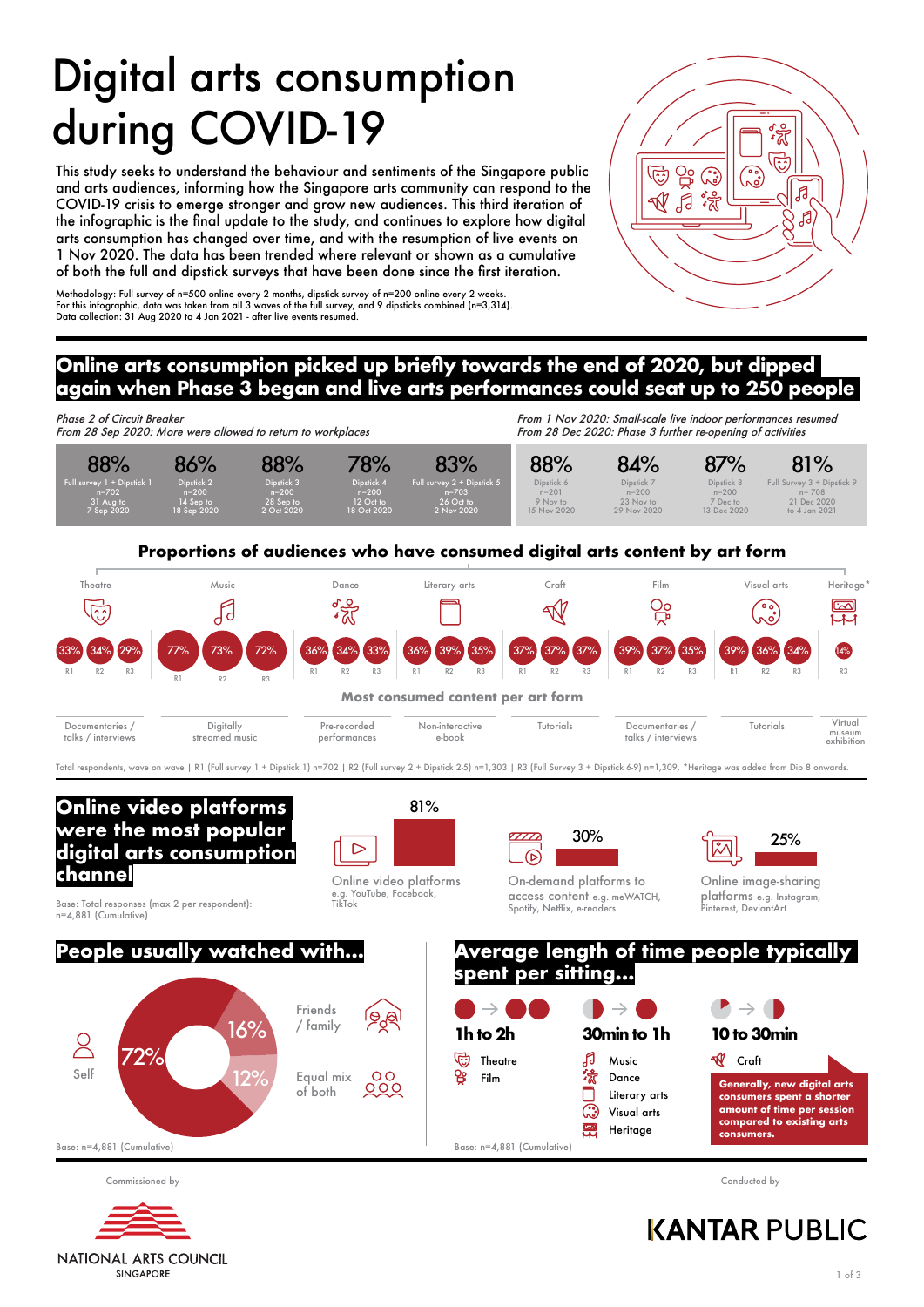#### **More people consumed digital content from foreign artists**



Base: Digital arts consumers who know where the artists are from: n=2,613 (Cumulative)

# **What was enjoyable about the digital experience**

*"I can pause and do what I need to do to catch up the steps before playing the video to resume"*

*"I enjoyed the visual arts related content because the video was shot in high definition for viewing"*

*"I can appreciate virtual heritage walks in the comfort of my home"*

#### **Free content was more highly consumed than paid content**



#### **However, audiences had a more enjoyable experience with paid content than free content**



Base: Digital arts consumers: n=2,797 (Cumulative) Base: Consumed free / paid digital content

#### **What was not so good about the digital experience**

*"It lacks the personal touch and you don't get to smell or touch the surfaces"*

*"No close up viewing of artistes"*

*"I did not like the lack of subtitling or lyrics on screen"*

## **Heritage, Theatre and Dance had the highest proportions of consumers who had a strong preference for local content**



Base: Digital arts consumers: Theatre n=619 | Music n=956 | Dance n=641 | Literary arts n=648 | Craft n=652 | Film n=638 | Visual arts n=629 | Heritage n=98 (All cumulative)

#### **At least 1 in 4 were willing to spend \$20 or more for digital content, though free digital content remains popular with audiences**